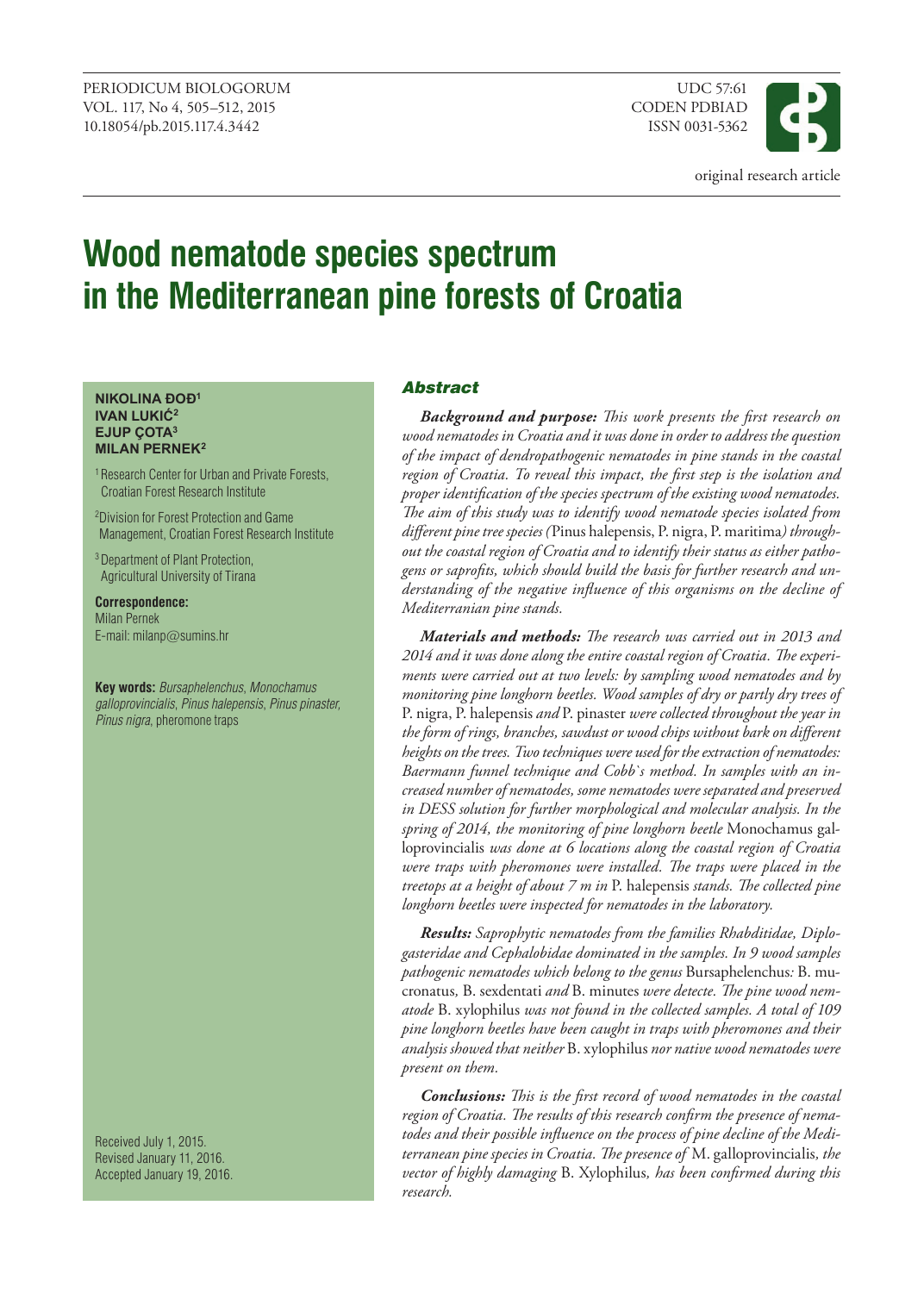### INTRODUCTION

Pine stands in the Mediterranean have an important ecological and sociological role (1-7) and special attention is given to their hydrological, erosive and water protection functions (8). Along with forest fires which destroy pine stands every year (9-10), some biotic factors are also responsible for the physiological weakening of host trees and sometimes a stronger decline of trees (11). Increased shedding of needles and a decline of some Mediterranean pine species, such as aleppo pine (*Pinus halepensis* Mill.), maritime pine (*Pinus pinaster* Ait.) and black pine (*Pinus nigra* Arn.) was reported in 2009 in the coastal region of Croatia (11). There was not only one specific negative factor responsible for this decline, even though the damages were severe. There is very little data about the causes of such complex decline in the references (12).

Usually they are tied to one specific biotic factor, such as pine processionary moth – *Thaumetopoea pityocampa* Denis & Schiffermüller (Lepidoptera, Thaumetopoeidae) (13), fungi *Sphaeropsis sapinea* (Fr.) Dyko et Sutton (14) and *Mycosphaerella dearnesii* Barr. (15-16) and bark beetles, especially Mediterranean pine shoot beetle – *Tomicus destruens* Wollaston (Coleoptera, Curculionidae) (17). Along with biotic, abiotic factors, especially climate extremes can affect the pine stands through physiological weakening, whose consequences are evident in the forest in the next few years (18-19). Alien species can also have a negative influence on native pine species and one such example which causes decline of pine stands on large areas is pine wood nematode – *Bursaphelenchus xylophilus* Nickle (Aphelenchida, Parasitaphelenchidae). This species was first discovered on the North American continent and some studies indicate the problem of particularly difficult



**Fig 1** *Geographical distribution of sampling locations in the coastal region of Croatia*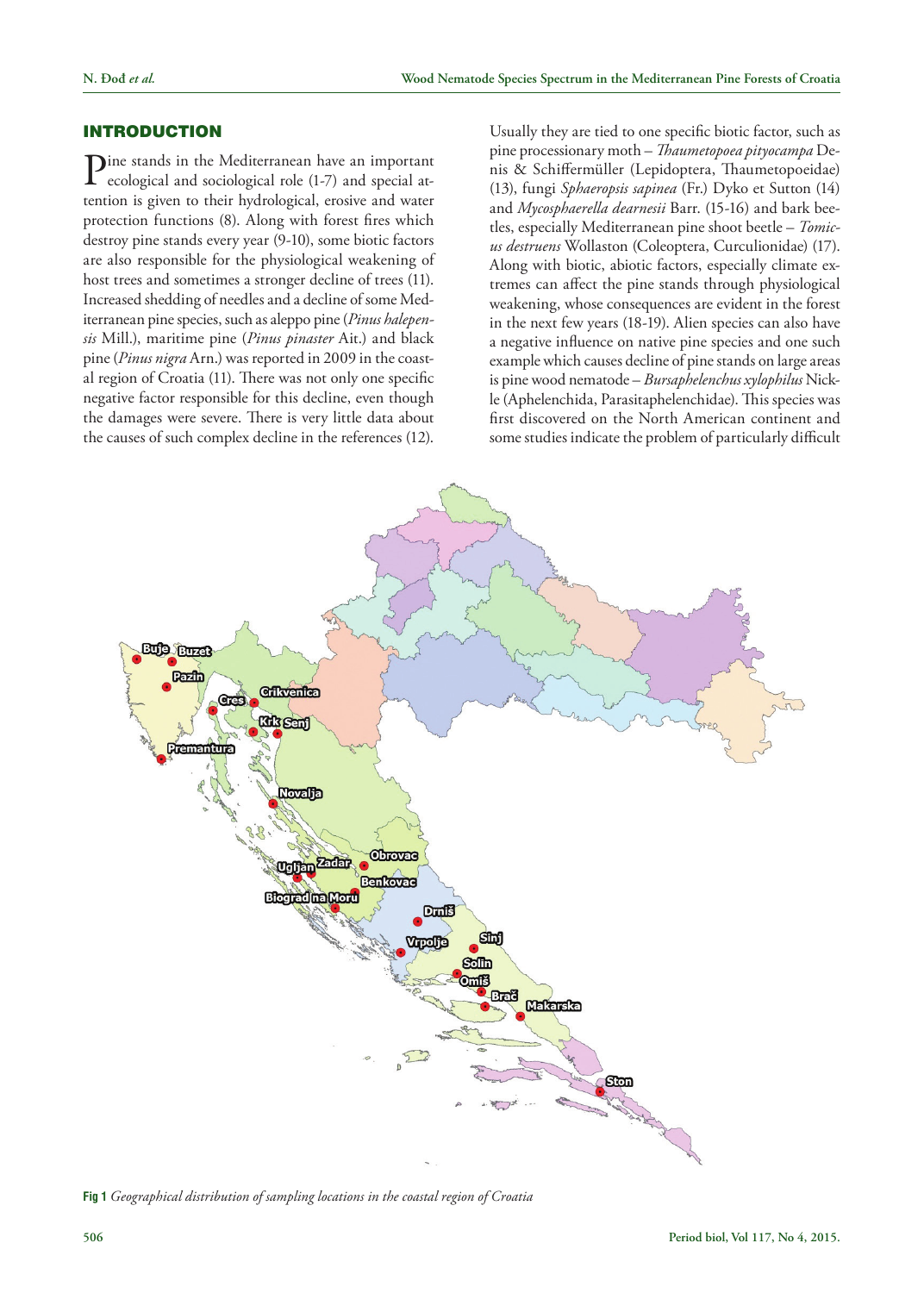| <b>NUMBER</b>  | <b>LOCATION</b> | <b>DATE</b> | SPECIES-<br>sample type | <b>NUMBER</b> | <b>LOCATION</b>   | <b>DATE</b> | SPECIES-<br>sample type |
|----------------|-----------------|-------------|-------------------------|---------------|-------------------|-------------|-------------------------|
| $\mathbf{1}$   |                 |             |                         | 17            | Biograd na        |             |                         |
| $\overline{2}$ | Senj            | May 27      | $*Pn-S$                 | 18            | moru              | May 28      | $*Pp-R$                 |
| $\overline{3}$ |                 |             |                         | 19            |                   |             | $*Ph-S$                 |
| $\overline{4}$ |                 |             | $*Pn-S$                 | 20            | Vrpolje           | May 28      |                         |
| 5              | Crikvenica      | May 27      |                         | 21            |                   |             | $*Pp-S$                 |
| 6              |                 |             | $*Pn-R$                 | 22            | Benkovac          | July 16     | $*Ph-S$                 |
| $\overline{7}$ | Krk             | May 27      |                         | 23            |                   |             |                         |
| 8              |                 |             |                         | 24            | Benkovac          | July 16     | $*Pn-S$                 |
| 9              |                 |             |                         | 25            | Obrovac           | July 16     | $*Ph-S$                 |
| 10             |                 |             | $*Pp-R$                 | 26            | Zadar             |             | $*Ph-S$                 |
| 11             | Benkovac        | May 28      |                         |               | 27<br>Zadar<br>28 | July 17     | $*Pp-S$                 |
| 12             |                 |             |                         |               |                   |             |                         |
| 13             |                 |             |                         | 29            |                   | July 18     |                         |
| 14             | Benkovac        | May 28      | $*Pn-R$                 | 30            | Novalja           |             | $*Ph-S$                 |
| 15             | Biograd na      |             |                         | 31            |                   |             |                         |
| 16             | moru            | May 28      | $*Pp-R$                 |               |                   |             |                         |

**Table 1** *Samples of wood for laboratory analysis of wood nematodes by location, pine species and sample type, collected in 2013*

\*Pn – *Pinus nigra*; Pp – *Pinus pinaster*; Ph – *Pinus halepensis*; S – sawdust; R – ring

control in the infected area (20) and the importance of early detection of this harmful organism. Since *B. xylophilus* successfully uses longhorn beetles of genus *Monochamus*, especially *Monochamus galloprovincialis* Olivier (Coleoptera, Cerambycidae) for its dispersal, the importance of this insect species has significantly increased (21- 24). *M. galloprovincialis* is a native European species which is mainly a secondary pest and attacks trees which are physiologically weakened by drought, fire or some other factor (25), but it sometimes attacks completely healthy trees, and the mass occurences could be significant (26). Furthermore, according to the model of *B. xylophilus* spreading, the invasion is unsuccessful unless the minimum population density of longhorn beetles is met, even if the minimum density of pine trees is satisfied (27).

Since almost nothing is known about the presence of wood nematodes in Croatia and because it can be assumed that pine stands in the Croatian coastal region are most threatened, wood nematodes were studied in order to record pine wood nematode species spectrum on different species of pines along the entire coastal region of Croatia

## MATERIALS AND METHODS

Wood nematode study was carried out in 2013 and 2014 at two levels. The first level was the sampling of wood nematodes on 22 separate locations along the coastal region of Croatia (Fig 1). Wood samples were collected throughout the year, primarily on trees with symptoms of decline, i.e. trees with dried needles and visible exit holes from longhorn beetles, trees with stronger resin production as a sign of decline in vitality and trees with fruit bodies of fungi visible on the trunk. The samples were collected in the form of rings, branches, sawdust or wood chips without bark on different heights on the tree from 0.5 m to treetop, but mainly at 1.3 m (Tables 1 and 2). In total, 109 samples were collected from trees of aleppo, maritime and black pine.

In 2013, 31 samples were taken in two sampling periods, the first in May and the second in July. For sampling we used two techniques: the first technique was with a drilling machine, where holes were made after which the sawdust was collected, while the second technique consisted of cutting tree rings from fallen trees on different heights. The samples were then transported to the entomological laboratory of Croatian Forest Research Institute (CFRI) for incubation at room temperature in a period of at least 2 weeks, followed by the extraction. Samples of sawdust were stored in plastic bags in the refrigerator at 4 °C for two weeks. Occasionally, water was sprayed on the samples to prevent them from drying out. Samples collected in May were then delivered in Research Centre for Agrobiology and Pedology (CRA) in Firenze, Italy, where nematodes were extracted and microscoped. Further processing of samples was conducted in entomo-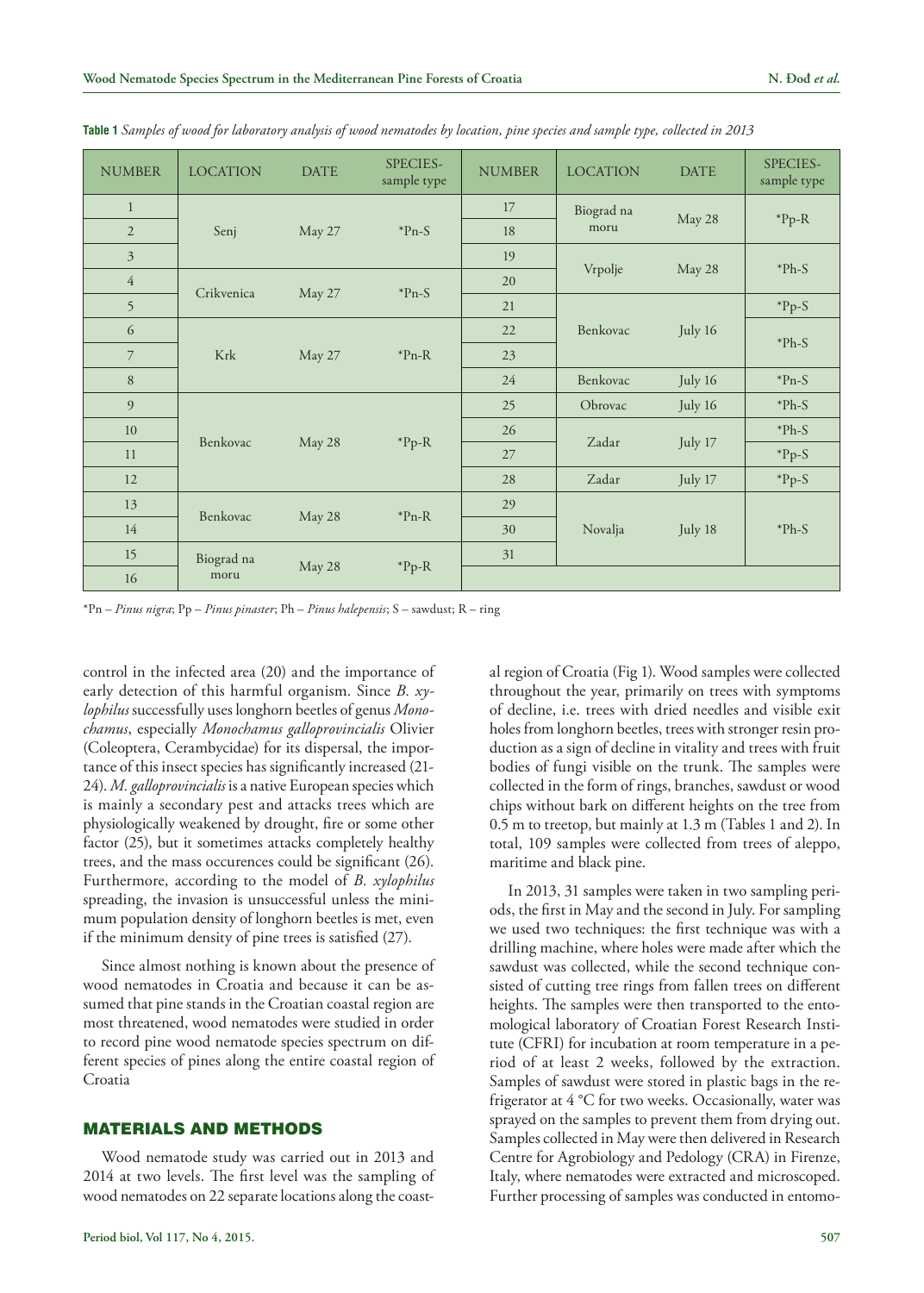| <b>NUMBER</b> | <b>LOCATION</b> | <b>DATE</b> | SPECIES-<br>sample type               | <b>NUMBER</b> | <b>LOCATION</b>        | <b>DATE</b> | SPECIES-<br>sample type                 |
|---------------|-----------------|-------------|---------------------------------------|---------------|------------------------|-------------|-----------------------------------------|
| 32            |                 |             |                                       | $71\,$        |                        |             |                                         |
| 33            | Premantura      | April 25    | ${}^*\mathrm{Ph}\text{-}\mathrm{R}$   | 72            | Brač                   | August 22   | $^{\ast} \mathrm{Ph}\text{-}\mathrm{W}$ |
| 34            |                 |             |                                       | 73            |                        |             | $^{\ast} \mathrm{Ph}\text{-}\mathrm{W}$ |
| 35            |                 |             |                                       | $74\,$        | Solin                  | October 29  |                                         |
| 36            | Premantura      | April 25    | ${}^*\mathrm{Ph}\text{-}\mathrm{R}$   | 75            |                        |             | $^{\ast} \mathrm{Ph}\text{-}\mathrm{B}$ |
| $37\,$        |                 |             |                                       | 76            |                        |             |                                         |
| 38            |                 |             |                                       | 77            | Omiš                   | October 29  | $^{\ast} \text{Ph-W}$                   |
| 39            |                 |             |                                       | 78            |                        |             | $*Pp-W$                                 |
| 40            | Solin           | May 28      | ${}^*\!\mathsf{Ph}\text{-}\mathsf{R}$ | 79            |                        |             |                                         |
| 41            |                 |             |                                       | 80            | Makarska               | October 29  | $^{\ast} \mathrm{Ph}\text{-}\mathrm{W}$ |
| 42            |                 |             |                                       | 81            |                        |             |                                         |
| 43            |                 |             |                                       | 82            |                        |             | $^{\ast} \text{Ph-B}$                   |
| 44            |                 |             |                                       | 83            |                        |             |                                         |
| 45            |                 |             | $*Pn-R$                               | $84\,$        | Zadar                  | October 31  | $*Pp-W$                                 |
| 46            | Omiš            | May 28      |                                       | 85            |                        |             |                                         |
| $47\,$        |                 |             |                                       | 86            |                        |             |                                         |
| 48            |                 |             | $\,^*$ Cs-R                           | 87            | Zadar                  | October 31  | $*Ph-R$                                 |
| 49            |                 |             |                                       | 88            | Cres                   | May 25      | $\rm ^*Pn\text{-}B$                     |
| 50            |                 |             |                                       | 89            |                        |             | $^{\ast} \mathrm{Ph}\text{-}\mathrm{B}$ |
| 51            |                 |             | $*Pp-R$                               | 90            |                        |             | $^{\ast} \mathrm{Pn-B}$                 |
| 52            | Ston            | May 29      |                                       | 91            |                        |             |                                         |
| 53            |                 |             |                                       | 92            |                        |             |                                         |
| 54            |                 |             |                                       | 93            |                        |             |                                         |
| 55            |                 |             |                                       | 94            | Buzet                  | December 9  | $^{\ast}{\rm Pn\text{-}W}$              |
| 56            | Makarska        | May 30      | ${}^*\mathrm{Ph}\text{-}\mathrm{R}$   | 95            |                        |             |                                         |
| 57            |                 |             |                                       | 96            |                        |             |                                         |
| 58            |                 |             |                                       | 97            |                        |             |                                         |
| 59            | Sinj            | May 30      | $\rm ^*Pn\text{-}R$                   | 98            |                        |             |                                         |
| 60            |                 |             |                                       | 99            | $\operatorname{Pazin}$ | December 14 | $^{\ast}{\rm Pn\text{-}W}$              |
| 61            |                 |             |                                       | $100\,$       |                        |             |                                         |
| $62\,$        |                 |             |                                       | $101\,$       |                        |             |                                         |
| 63            | Zadar           | June 26     | $*Pp-W$                               | 102           |                        |             |                                         |
| 64            |                 |             |                                       | 103           |                        |             | $^{\ast}{\rm Pn\text{-}W}$              |
| 65            |                 |             | $^{\ast} \text{Ph-W}$                 | $104\,$       | Buje                   | December 10 |                                         |
| 66            |                 |             |                                       | $105\,$       |                        |             | $\rm ^*Ps\text{-}W$                     |
| 67            | Omiš            | August 14   | $^{\ast} \text{Ph-W}$                 | 106           |                        |             | $^{\ast}{\rm Pn\text{-}W}$              |
| 68            |                 |             |                                       | $107\,$       |                        |             | $^{\ast} \text{Ph-W}$                   |
| 69            | Drniš           | August 14   | $^{\ast}{\rm Pn\text{-}W}$            | $108\,$       | Ugljan                 | December 21 |                                         |
| $70\,$        | Brač            | August 22   | $^{\ast} \text{Ph-W}$                 | 109           |                        |             | $^{\ast}{\rm Ph\text{-}B}$              |

| Table 2 Samples of wood for laboratory analysis of wood nematodes by location, pine species and sample type, collected in 2014 |  |  |  |  |
|--------------------------------------------------------------------------------------------------------------------------------|--|--|--|--|
|--------------------------------------------------------------------------------------------------------------------------------|--|--|--|--|

\*Pn – *Pinus nigra*; Pp – *Pinus pinaster;* Ph – *Pinus halepensis;* Ps – *Pinus sylvestris;* S – sawdust; R – ring; W – wood chips; B – branch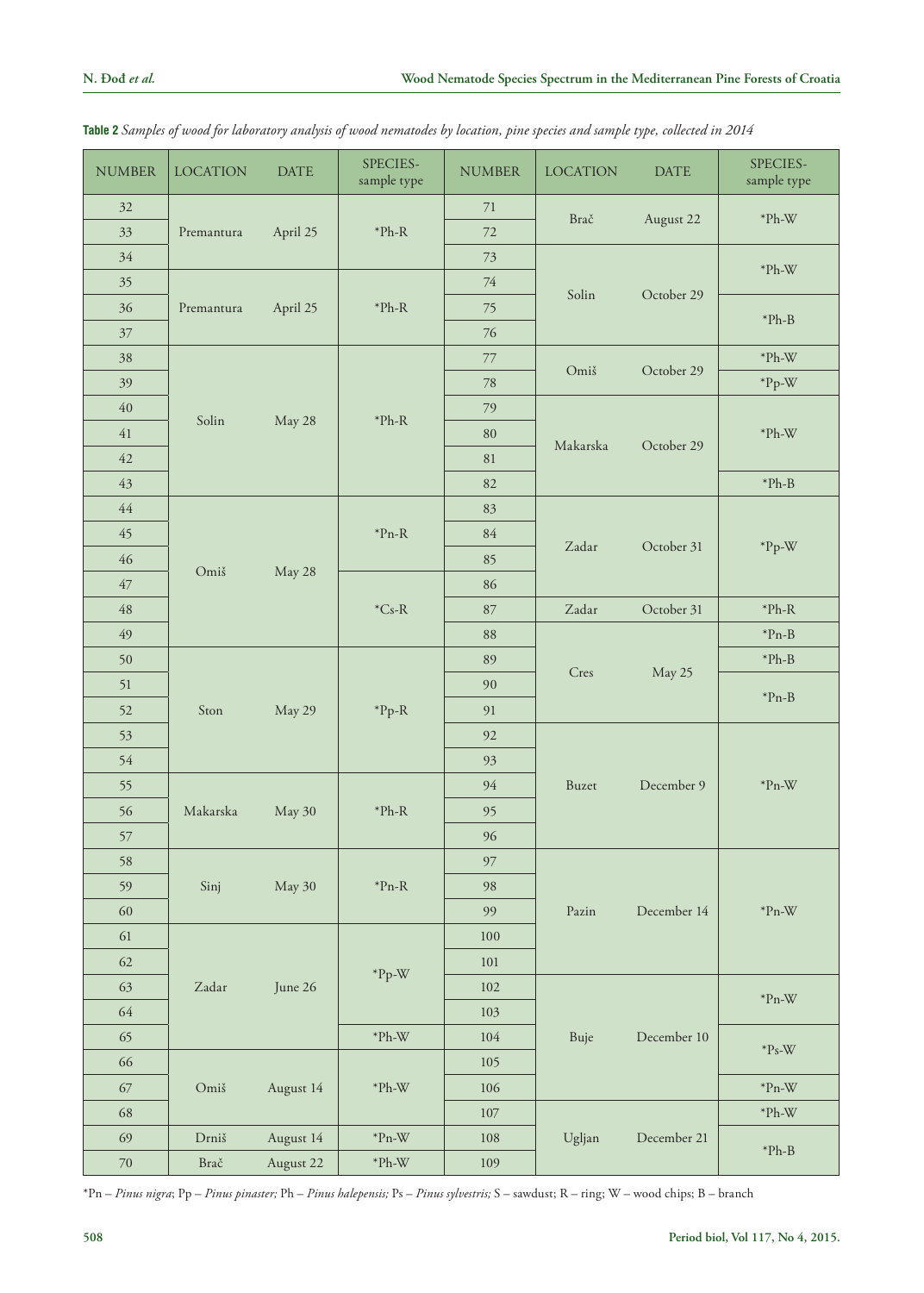logical laboratory of CFRI. In 2014, 78 samples were taken from the Istrian peninsula and central and southern Dalmatia. For the extraction of nematodes two techniques were used: Baermann funnel technique and Cobb`s method (28). The samples were stored and incubated at 22 °C for a minimum of 2 weeks, after which they were crushed to a particle size of 0,5×1×1 cm, wrapped in a three layer paper kitchen towel and immersed in plain water. After 48 hours, the samples were extracted by the modified method with metallic sieves with holes of 38 µm and washed with fresh water. In this way, the nematodes can be kept alive in the tap water at 4 °C for several weeks. The samples which contained nematodes were then microscoped with stereoscopic microscope Olympus® BX53 and photographed with Olympus® XC30 camera connected to a computer with a software for measurements and data processing. On samples with an increased number of nematodes, the nematodes were separated and preserved in DESS solution for further morphological and molecular analysis.

The second level was the monitoring of pine longhorn beetle species, especially *M. galloprovincialis*, which started in the spring of 2014. For monitoring we used 8 WitaPrall Multi Funnel Traps® and 2 WitaPrall IntPT-Wet Traps<sup>®</sup> at six locations in the coastal region of Croatia (Pula, Zadar, Solin, Makarska, Ston). The location of the last trap was in Omiš and it was installed later that year in August. The traps were placed inside an aleppo pine stand in the tree canopy at a height of about 7 m. Ten traps were equipped with pheromones for pine longhorn beetles (Witasek Gallowit® and Witasek Gallohost®). Pheromones were replaced with the new ones in mid-summer. Multi Funnel traps for pine longhorn beetles were modified with a larger funnel and container. Due to unfavorable weather conditions and heavy rains, catchment with original traps did not perform well, because the containers were quickly filled with water and the drainage holes were blocked. Original containers were replaced with the modified containers in the middle of summer. The collected samples were inspected for nematodes in the CFRI laboratory. Each specimen's head and elytra were removed in a separate Petri dish, their wings were spread and the beetles were flooded in a small amount of plain water and left for 2 hours. If there were nematodes present on the beetle, they would emerge into the water. The water surrounding the longhorn beetle was then examined under the microscope (Olympus<sup>®</sup> SZX7).

#### RESULTS

The collection of samples was done in a period of two years in which 109 samples were collected. In 37 samples no nematodes were found. The presented data (Tables 3 and 4) show that along the entire coastal region of Croatia saprophytic nematodes (Rhabditidae, Diplogasteridae and Cephalobidae) dominate in the collected samples. Along

|  |  |  | Table 3 Taxonomy of wood nematodes found in 2013 by location |  |  |  |
|--|--|--|--------------------------------------------------------------|--|--|--|
|--|--|--|--------------------------------------------------------------|--|--|--|

| NUMBER         |                                                                                                      |    |                                                                                                |
|----------------|------------------------------------------------------------------------------------------------------|----|------------------------------------------------------------------------------------------------|
| $\mathbf{1}$   | Aphelenchoidae<br>Cephalobus sp.<br>Rhabditis sp.                                                    | 17 |                                                                                                |
| $\overline{2}$ | Neotylenchidae<br>Cephalous sp.<br>Lamiaphelenchus sp.                                               | 18 | Laimaphelenchus sp.<br>Rhabditis sp.<br>Plectus sp.                                            |
| 3              | Aphelenchoidae                                                                                       | 19 | Laimaphelenchus sp.                                                                            |
| 4              | Laimaphelenchus sp.                                                                                  | 20 | Laimaphelenchus sp.                                                                            |
| 5              | Aphelenchoidae<br>Cephalobus sp.<br>Ditylenchus sp.<br>Laimaphelenchus sp.                           | 21 | Rhabditis sp.                                                                                  |
| 6              | Laimaphelenchus sp.<br>Ditylenchus sp.                                                               | 22 | Rhabditis sp.                                                                                  |
| 7              | Laimaphelenchus sp.<br>Ditylenchus sp.                                                               | 23 | Laimaphelenchus sp.<br>Rhabditis sp.                                                           |
| 8              | Laimaphelenchus sp.<br>Ditylenchus sp.                                                               | 24 | Laimaphelenchus sp.<br>Rhabditis sp.                                                           |
| 9              | Aphelenchoidae<br>Diplogasteridae<br>Rhabditis sp.<br>Laimaphelenchus sp.<br>Bursaphelenchus minutes | 25 | Diplogasteridae                                                                                |
| 10             | Neotylenchidae<br>Rhabditis sp.<br>Laimaphelenchus sp.<br>Bursaphelenchus minutes<br>Cephalobus sp.  | 26 | Aphelenchoidae<br>Plectus sp.<br>Rhabditis sp.                                                 |
| 11             | Laimaphelenchus sp.<br>Plectus sp.                                                                   | 27 | Laimaphelenchus sp.<br>Plectus sp.<br>Bursaphelenchus mucronatus<br>Bursaphelenchus sexdentati |
| 12             | Laimaphelenchus sp.<br>Plectus sp.                                                                   | 28 | /                                                                                              |
| 13             | Laimaphelenchus sp.<br>Rhabditis sp.<br>Cephalobus sp.                                               | 29 | Aphelenchoidae                                                                                 |
| 14             | Laimaphelenchus sp.                                                                                  | 30 | Diplogasteridae                                                                                |
| 15             | Laimaphelenchus sp.                                                                                  | 31 | Diplogasteridae                                                                                |
| 16             | /                                                                                                    |    |                                                                                                |

with saprophytic nematodes, in more than 8 % of samples pathogenic species from genus *Bursaphelenchus* were found: *B. mucronatus*, *B. sexdentati* and *B. minutes*. *B. xylophilus* was not detected in any of the collected samples. The pheromone traps caught a total of 101 pine longhorn beetles at seven locations (Table 5). During the extraction of 88 pine longhorn beetles none of the native or alien wood nematode species were found.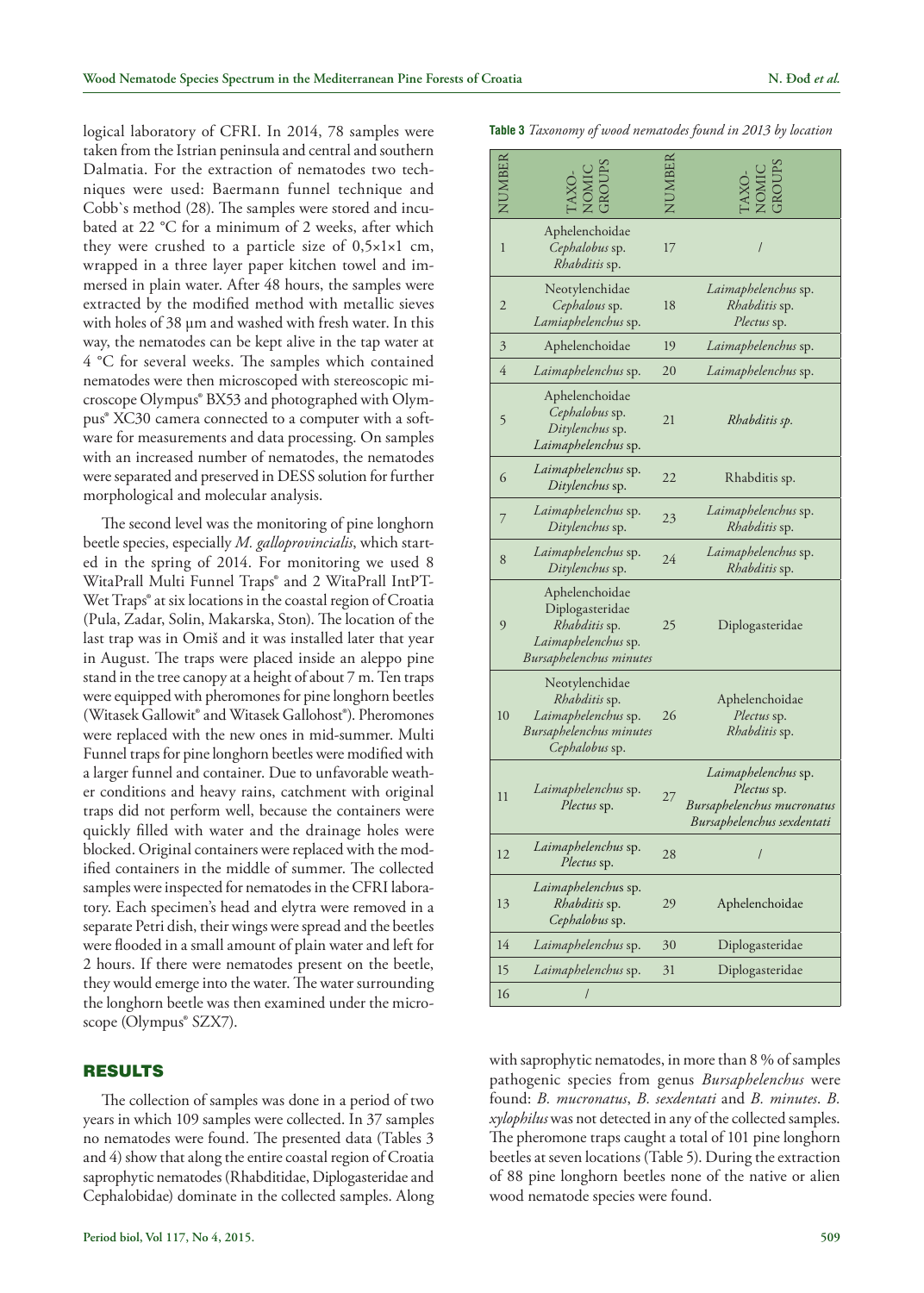| UMBER |                                       |    |                                                                  |
|-------|---------------------------------------|----|------------------------------------------------------------------|
| 32    | /                                     | 71 | Rhabditis sp.<br>Cephalobus sp.                                  |
| 33    |                                       | 72 | Rhabditis sp.<br>Cephalobus sp.                                  |
| 34    | Aphelenchoidae                        | 73 | Tylenchida sp.                                                   |
| 35    |                                       | 74 | Aphelenchoidae<br>Laimaphelenchus sp.<br>Bursaphelenchus sp.     |
| 36    | $\overline{I}$                        | 75 |                                                                  |
| 37    | Diplogasteridae                       | 76 | Aphelenchoidae                                                   |
| 38    | Aphelenchoidae                        | 77 | <i>Rhabditis</i> sp.                                             |
| 39    | $\sqrt{2}$                            | 78 | Aphelenchoidae                                                   |
| 40    | 1                                     | 79 | <i>Tylenchida</i> sp.                                            |
| 41    | 1                                     | 80 | Diplogasteridae<br><i>Tylenchida</i> sp.<br><i>Rhabditis</i> sp. |
| 42    | Rhabditis sp.<br>Tylenchida sp.       | 81 | $\prime$                                                         |
| 43    |                                       | 82 | Aphelenchoidae<br>Diplogasteridae<br>Laimaphelenchus sp.         |
| 44    |                                       | 83 | Diplogasteridae<br>Rhabditis sp.                                 |
| 45    | Tylenchida sp.                        | 84 | /                                                                |
| 46    | I                                     | 85 | Diplogasteridae<br>Rhabditis sp.<br>Cephalobus sp.               |
| 47    | Aphelenchoidae                        | 86 | Diplogasteridae<br>Cephalobus sp.                                |
| 48    | $\prime$                              | 87 |                                                                  |
| 49    | $\overline{I}$                        | 88 | Aphelenchoidae<br>Laimaphelenchus sp.                            |
| 50    | Aphelenchoidae<br>Laimaphelenchus sp. | 89 | Aphelenchoidae<br>Bursaphelenchus sp.<br>Laimaphelenchus sp.     |
| 51    | 1                                     | 90 | <i>Rhabditis</i> sp.<br><i>Plectus</i> sp.                       |

|  |  |  |  |  | Table 4 Taxonomy of wood nematodes found in 2014 by location |  |
|--|--|--|--|--|--------------------------------------------------------------|--|
|--|--|--|--|--|--------------------------------------------------------------|--|

# **DISCUSSION**

Pathogenic nematode species of genus *Bursaphelenchus* were found on all sampled pine species along the coastal region of Croatia. Quarantine nematode *B. xylophilus* was not found in any sample, but three other wood nematode species from that genus were found (*B. mucronatus*, *B. sexdentati* and *B. minutes*).

| 52 | I                                                      | 91  | Diplogasteridae<br>Plectus sp.<br>Bursaphelenchus sp.                                       |
|----|--------------------------------------------------------|-----|---------------------------------------------------------------------------------------------|
| 53 | /                                                      | 92  | Aphelenchoidae<br>Diplogasteridae<br><i>Rhabditis</i> sp.<br>Cephalobus sp.                 |
| 54 | $\prime$                                               | 93  | Diplogasteridae<br>Rhabditis sp.<br>Cephalobus sp.                                          |
| 55 | $\sqrt{2}$                                             | 94  |                                                                                             |
| 56 | Laimaphelenchus sp.                                    | 95  | Aphelenchoidae<br>Diplogasteridae<br>Mononchus sp.                                          |
| 57 | I                                                      | 96  | Diplogasteridae<br>Tylenchida sp.                                                           |
| 58 | Aphelenchoidae                                         | 97  | Diplogasteridae<br>Aphelenchoidae<br>Bursaphelenchus sp.                                    |
| 59 |                                                        | 98  |                                                                                             |
| 60 | 1                                                      | 99  | Diplogasteridae<br>Rhabditis sp.                                                            |
| 61 | Diplogasteridae<br>Cephalobus sp.<br>Rhabditis sp.     | 100 | Aphelenchoidae<br>Bursaphelenchus sp.                                                       |
| 62 | /                                                      | 101 | Diplogasteridae<br>Cephalobus sp.                                                           |
| 63 | I                                                      | 102 | <i>Rhabditis</i> sp.                                                                        |
| 64 | /                                                      | 103 | <i>Rhabditis</i> sp.<br>Cephalobus sp.                                                      |
| 65 | Aphelenchoidae                                         | 104 | Diplogasteridae<br>Aphelenchoidae<br>Laimaphelenchus sp.<br>Rhabditis sp.<br>Cephalobus sp. |
| 66 | Aphelenchoidae<br>Rhabditis sp.<br>Bursaphelenchus sp. | 105 | Aphelenchoidae<br>Rhabditis sp.<br>Bursaphelenchus sp.<br>Cephalobus sp.                    |
| 67 | Aphelenchoidae                                         | 106 | Rhabditis sp.                                                                               |
| 68 | /                                                      | 107 | $\prime$                                                                                    |
| 69 | /                                                      | 108 | Aphelenchoidae                                                                              |
| 70 | I                                                      | 109 |                                                                                             |

Nematode *B. mucronatus* is very similar to the *B. xylophilus*. It has two known genotypes: East Asian and European type (29), and it is widespread throughout the Euroasia. East Asian genotype of this nematode could pose a threat if it is found in Europe, primarily threatening *P. sylvestris*, *P. nigra* and *P. pinaster*. *B. mucronatus* appeares to be pathogenic to plants when inoculated in the 3-year old seedlings of genera *Picea*, *Abies*, *Larix* and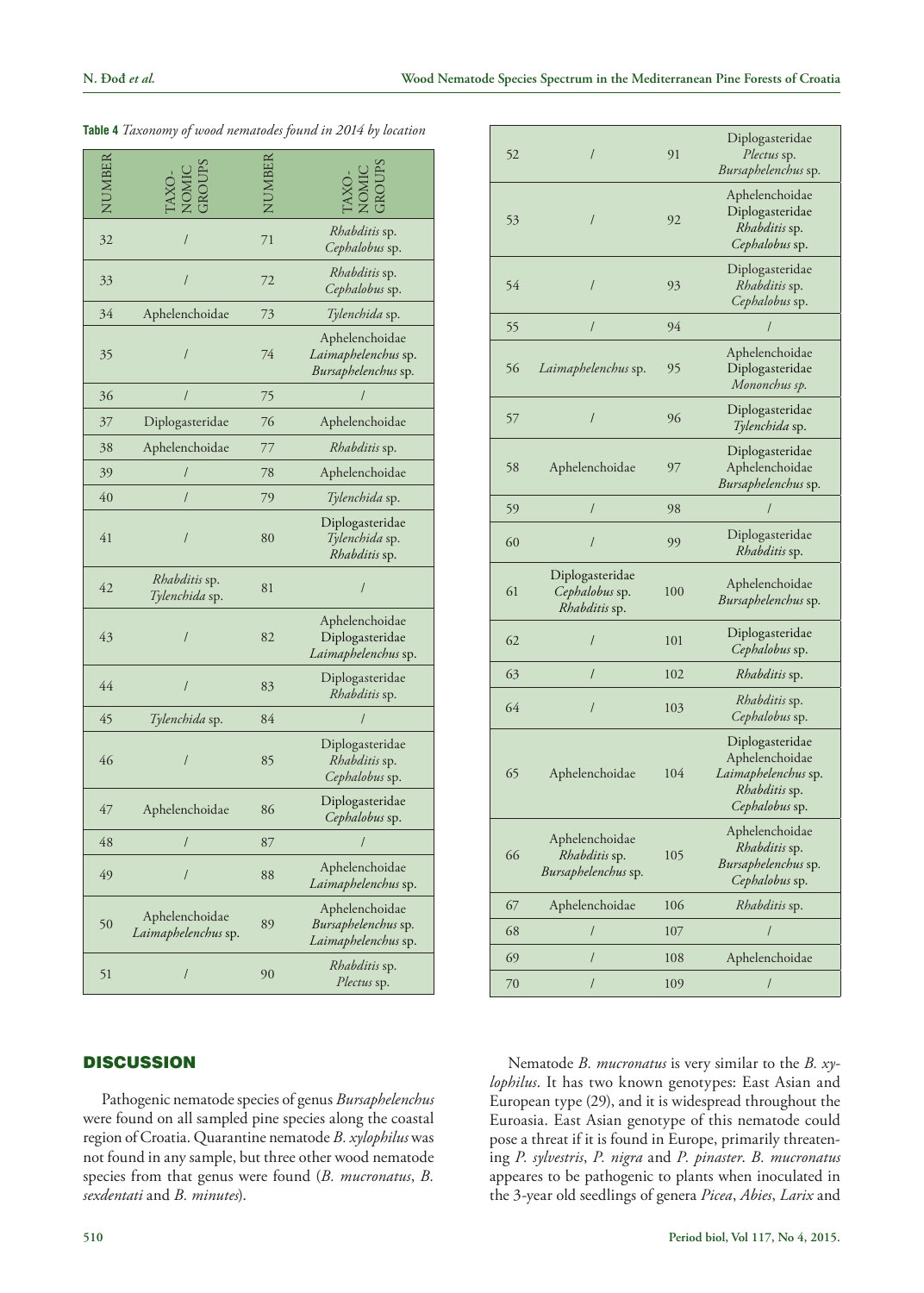| <b>LOCATION</b> | <b>TRAP TYPE</b>         | <b>PHEROMONES</b>         | NUMBER OF PINE LONGHORN BEETLES      |
|-----------------|--------------------------|---------------------------|--------------------------------------|
| Pula            | $2$ IPM<br>1 multifunnel | 2 Gallohost<br>1 Gallowit | 14                                   |
| Zadar           | 1 multifunnel            | 1 Gallowit                | 27                                   |
| Solin           | 3 multifunnel            | 2 Gallohost<br>1 Gallowit |                                      |
| Makarska        | 1 multifunnel            | 1 Gallowit                | $\overline{4}$                       |
| Ston            | 1 multifunnel            | 1 Gallowit                | 34                                   |
| Omiš            | 1 multifunnel            | 1 Gallohost               |                                      |
| Lučice, Brač    |                          |                           | $20*$<br>caught by hand on dead tree |
| Σ               |                          |                           | 101                                  |

**Table 5** *The description of used traps and pheromones with the number of caught pine longhorn beetles in 2014 and 2015*

*Pseudotsuga*. Various strains of *B. mucronatus* inoculated in 11 – 29-year old pines in their natural environment in Germany and Austria did not cause a decline of the trees. However, it has been proved that the fungi cultures of nematode population are negligibly increasing at 20 °C, moderately at 25 °C and vigorously at 30 °C (30).

The second species which proved to be highly pathogenic for the trees in the laboratory (at 25 °C with relative humidity of 60 %) was *B. sexdentati (31)*. It is reasonable to think that these two species of nematodes can contribute to the decline of pine trees in the coastal region of Croatia. The third species, *B. Minutes*, is considered to be widespread in the Mediterranean without having a pathogenic impact on the pine trees (30).

The degree of pathogenicity of nematodes depends on temperature, humidity and other conditions which can be seen from the results of this research. The samples that were collected in spring while the temperatures are lower didn`t have nematodes, while those from summer and autumn had an increased number of nematodes. Also, the degree of pathogenicity depends on the habitat, the age of the tree, the presence of the appropriate vector and the provenance and virulence of nematodes (30). This is especially important because of the variations of climate in terms of the increase in temperature and the decrease in precipitation, which will be especially noticable in the coastal region of Croatia according to climate change predictions (32).

The results of this research confirm the presence of nematodes and their possible influence on the process of pine decline of the Mediterranean pine species in Croatia. The presence of *M. galloprovincialis*, the vector of highly damaging *B. xylophilus* has been confirmed during this research and the application of pheromone based traps could be considered as a part of the monitoring system for the detection of this invasive species. This is the first research of wood nematodes in Croatia, which indicates the presence of a rich species spectrum and of potential harmful species that could play a vital role in pine decline in the Mediterranean area. Further and detailed research is suggested with regular monitoring of invasive *B. xylophilus*. Some of the wood nematode species found during this research could not be morphologialy identified and further research should involve molecular analysis

*Acknowledgment: This research was supported and financed by Croatian Forests Ltd. through the project titled ''Issues of drying pines in Northern Dalmatia with focus on dendropathogenic nematodes''.*

*The authors wish to thank many colleagues working in Croatian Forests Ltd., who supplied valuable informations and helped in the field.*

*We also would like to thank Beatrice Carletti and her colleagues in Consiglio per la Ricerca e la Spermentazione and Agricoltur – Centro di recerca per l'Agrobiologia e la pedologia (CRA – ABP) in Florence, Manuel Mota and his colleagues in Instituto Nacional dos Invastigacao Agraria e Veterinaria in Oeiras and to Martin Brandstetter and his colleagues from Bundesforschungszentrum für Wald (BFW) in Vienna since they welcomed us into their institutions and shared their knowledge and skills about wood nematodes.*

*Special thanks go our to colleagues Nikola Lacković, Blaženka Ercegovac and Edita Roca from Croatian Forest Research Institute, as well as Antun Viličić for practical advice and help in field sampling and laboratory work.*

*Authors want to thank the reviewers, especially Dinka Matošević for very constructive and meaningful suggestions which have significantly improved this paper.*

#### REFERENCES

**1.** SABADI R, KRZNAR A, JAKOVAC H 1988 Koliko društvena zajednica pridonosi održanju i proširenju potencijala općih koristi od šuma? Šum list (5-6): 255-265